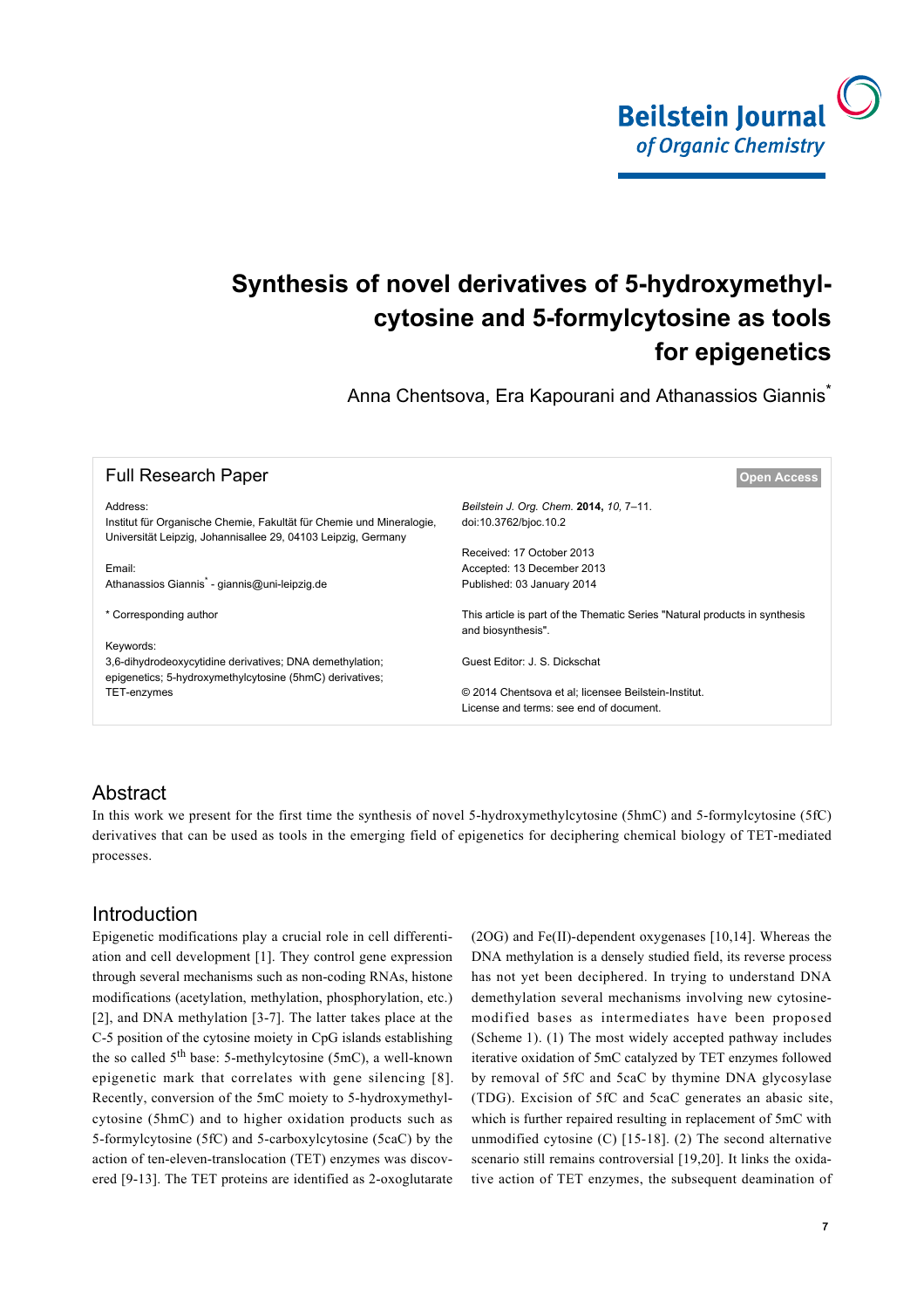<span id="page-1-0"></span>

5hmC to 5-hydroxymethyluracil (5hmU) by cytidine deaminases AID (activation-induced cytidine deaminase) or APOBEC (apolipoprotein B mRNA editing enzyme, catalytic polypeptide) with the base excision repair (BER) machinery [\[15-17,21\]](#page-4-6). (3) Among other putative demethylation mechanisms is the direct dehydroxymethylation of 5hmC to cytosine by action of DNA methyltransferases (DNMT). This enzymatic process was observed in vitro, whether it also works in vivo is yet to be elucidated [\[15,22\].](#page-4-6) (4) Lastly, decarboxylation of the 5caC by an unknown decarboxylase excluding action of BER should also be considered [\[15,23\].](#page-4-6) This variety of demethylation pathways might indicate that different tissues utilize different demethylation pathways [\[1,24\]](#page-4-0).

While DNA methylation is usually associated with gene repression [\[8,25\]](#page-4-3), active demethylation seems to allow cells to unblock silenced genes aiming at epigenetic reprogramming of their genetic material [\[26\]](#page-4-8). Current accepted models propose that 5hmC could be involved in epigenetic modulation of gene activity. In fact, 5hmC was discovered also in embryonic stem cells and seems to play a decisive role in their self-renewal process [\[27\]](#page-4-9). Interestingly, the levels of 5hmC in several cancer types are strongly reduced relative to the corresponding normal tissue around the tumor [\[28\].](#page-4-10) To gain deeper insights into the chemical biology of DNA demethylation pathways further exploration of the TET-mediated processes is necessary. Analogues of 5hmC with substituents preventing formation of 5fC and 5caC species could serve as useful tools for ongoing investigations in this emerging field.

#### Results and Discussion

Herein, we describe the synthesis of compounds with the general formula **I** which represents modified cytidine analogues bearing a secondary alcohol at position C-5 of cytosine. Additionally, a synthesis of 3,6-dihydrodeoxycytidine derivatives of general formula **II** is presented ([Figure 1](#page-1-1)).

<span id="page-1-1"></span>

We chose the known aldehyde **1** [\[29\]](#page-4-11) (prepared from commercially available 2'-deoxycytidine) as a starting material for the envisioned transformations ([Scheme 2](#page-2-0)). To the best of our knowledge, the addition of organometallic compounds (organolithium and organomagnesium, etc.) to aldehyde **1** is not described in the literature. Compound **1** was readily converted to 5hmC analogues **2a**–**e** by treatment with various Grignard reagents (methylmagnesium bromide, THF,  $0^{\circ}C \rightarrow$  room temperature, or vinylmagnesium bromide, THF,  $0^{\circ}C \rightarrow$  room temperature) and organolithium reagents (lithium (trimethylsilyl)acetylide, THF,  $-40$  °C  $\rightarrow -20$  °C or lithium phenylacetylide, THF,  $-78 °C \rightarrow -50 °C$ ) ([Scheme 2](#page-2-0)). These alcohols were obtained as a mixture of diastereomers in yields ranging from 43% to 96% [\(Table 1](#page-2-1)). Compound **2b** was isolated in moderate yield of 43% due to the cleavage of the TMS-group during the reaction resulting in formation of derivative **2e** with a yield of 26%. The obtained derivatives **2a**–**d** were further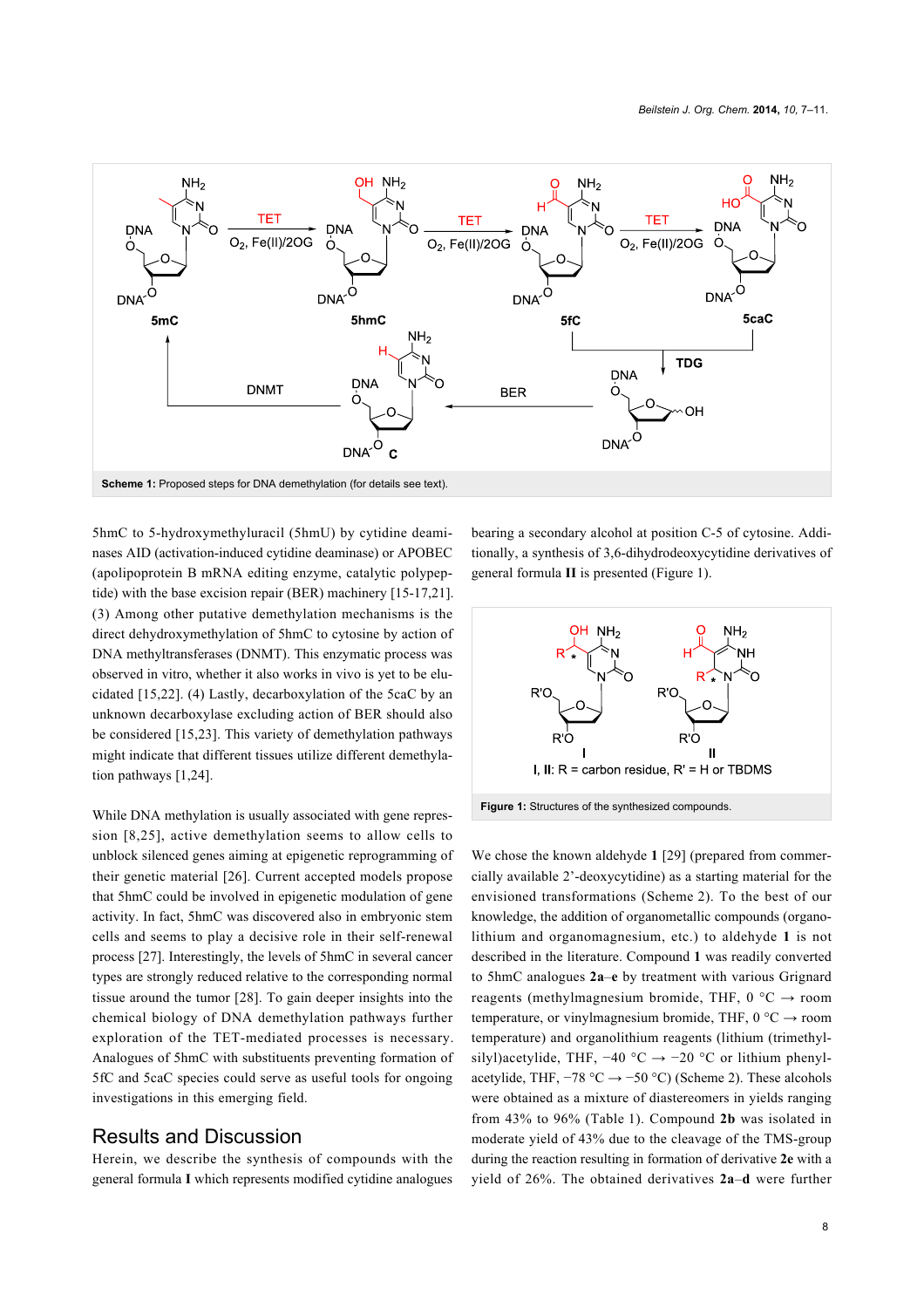<span id="page-2-0"></span>

<span id="page-2-1"></span>

| Entry | 2/3                       | Yield [%] | Ratio <sup>a</sup> |
|-------|---------------------------|-----------|--------------------|
| 1     | 2a, $R = \text{methyl}$   | 96        | 1.1:1              |
| 2     | 2b, $R = (TMS)$ ethynyl   | 43        | 1.9:1              |
| 3     | $2c$ , R = phenylethynyl  | 68        | 1.2:1              |
| 4     | 2d, $R =$ vinyl           | 77        | 1.1:1              |
| 5     | 2e, $R = e^{\frac{1}{2}}$ | 26        | 1.2:1              |
| 6     | $3a$ , R = methyl         | 75        | n.d.               |
| 7     | 3b, $R =$ ethynyl         | 60        | n.d.               |
| 8     | 3c, $R =$ phenylethynyl   | 72        | 111                |
| 9     | 3d, $R =$ vinyl           | 73        | n.d.               |

treated with Olah's reagent and pyridine in EtOAc at room temperature or HF·triethylamine complex [\[30\]](#page-4-12) in DCM at 0 °C to afford the deprotected 2'-deoxycytidine analogues **3a**–**d** as mixtures of diastereomers in yields of 60–75%.

Next, we synthesized the *N*-4-protected cytidine derivatives **4** and **5** by treatment of aldehyde **1** with β,β,β-trichloro-*tert*butoxycarbonyl chloride (TCBocCl) [\[31\]](#page-4-13) in the presence of pyridine in DCM ([Scheme 3\)](#page-2-2). The reaction of **4** with Grignard (methylmagnesium bromide, THF,  $0^{\circ}C \rightarrow$  room temperature, or vinylmagnesium bromide, THF,  $0^{\circ}C \rightarrow$  room temperature) and organolithium reagents (lithium (trimethylsilyl)acetylide, THF,  $-60$  °C  $\rightarrow -50$  °C or lithium phenylacetylide, THF, −78 °C) afforded derivatives **6a**–**c** and carbamates **7a**–**c** as mixtures of diastereomers [\(Table 2\)](#page-3-0). It should be mentioned that

<span id="page-2-2"></span>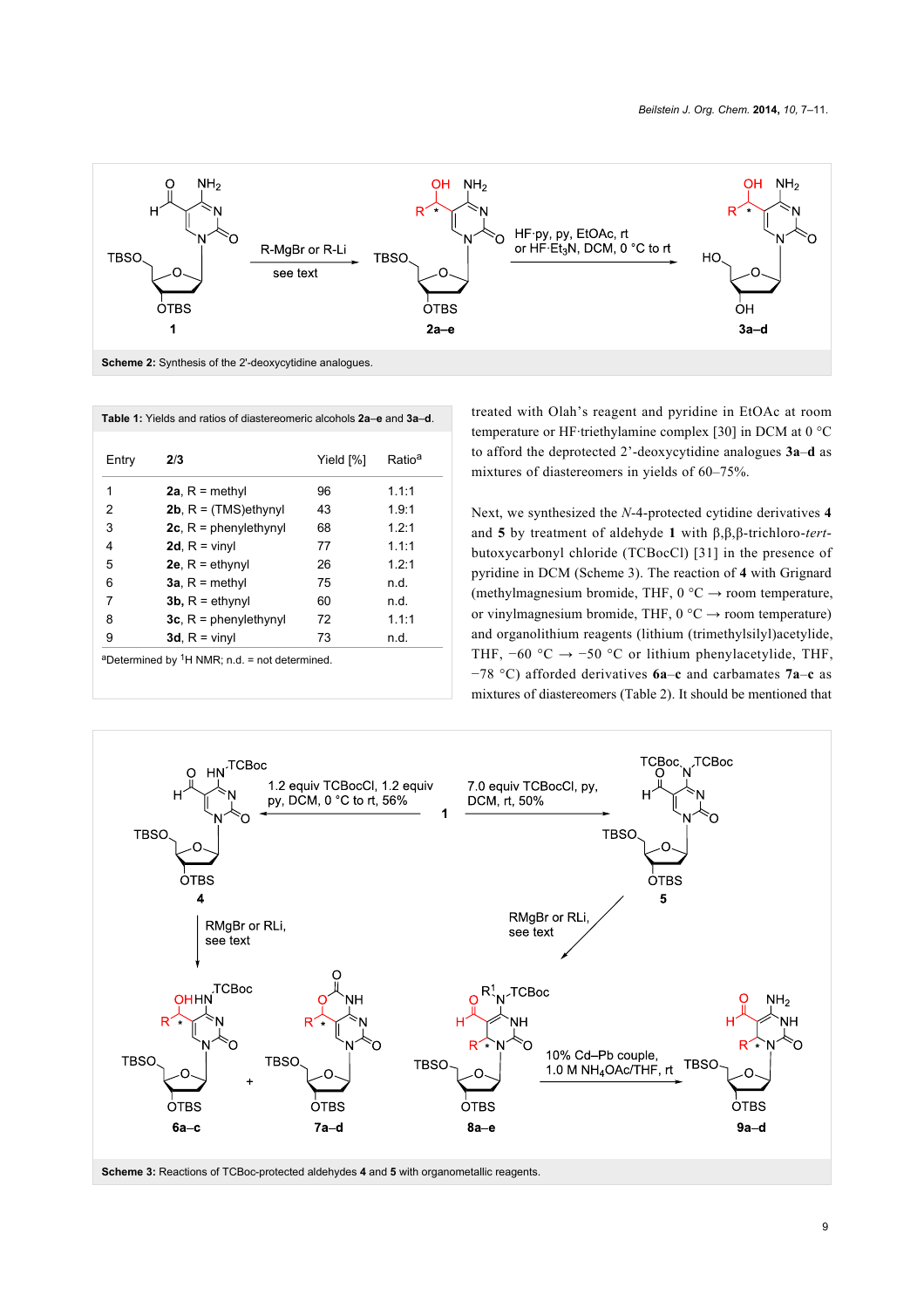upon storage at room temperature derivatives **6a**–**c** undergo slow intramolecular cyclization to the corresponding carbamates **7a**–**c**. The reaction of aldehyde **4** and vinylmagnesium bromide yielded directly carbamate **7d**.

<span id="page-3-0"></span>

| <b>Table 2:</b> Yields and ratios of diastereomers 6a–c, 7a–d, 8a–e and |  |
|-------------------------------------------------------------------------|--|
| 9a-d.                                                                   |  |

| Entry | 6/7/8/9                                          | Yield [%] | Ratio <sup>a</sup> |
|-------|--------------------------------------------------|-----------|--------------------|
| 1     | 6a, $R = \text{methyl}$                          | 28        | n.d                |
| 2     | 6b, $R = (TMS)$ ethynyl                          | 42        | 2:1                |
| 3     | 6c, $R =$ phenylethynyl                          | 42        | 1.6:1              |
| 4     | 7a, $R = \text{methyl}$                          | 35        | 1.9:1              |
| 5     | <b>7b</b> , $R = (TMS)$ ethynyl                  | 30        | 1.1:1              |
| 6     | <b>7c.</b> $R =$ phenylethynyl                   | 30        | 1.4:1              |
| 7     | 7d, $R =$ vinyl                                  | 69        | 2.3:1              |
| 8     | <b>8a.</b> R = methyl, $R^1$ = H                 | 38        | 2.4:1              |
| 9     | <b>8b</b> , R = (TMS)ethynyl, R <sup>1</sup> = H | 80        | $3.2:1^{b}$        |
| 10    | 8c, R = phenylethynyl, $R^1$ = H                 | 71        | 1.1:1              |
| 11    | <b>8d.</b> R = vinyl, $R^1$ = H                  | 37        | 2.6:1              |
| 12    | 8e, $R =$ vinyl, $R^1 =$ TCBoc                   | 17        | 5.7:1              |
| 13    | 9a, $R = \text{methyl}$                          | 40        | 2.4:1              |
| 14    | 9b, $R = (TMS)$ ethynyl                          | 77        |                    |
| 15    | 9c, $R =$ phenylethynyl                          | 44        | 1:1                |
| 16    | 9d, $R =$ vinyl                                  | 61        | 2.6:1              |

Surprisingly, the reaction of derivative **5** bearing a  $N$ -(TCBoc)<sub>2</sub> group with organometallic compounds (methylmagnesium bromide, THF,  $0^{\circ}C \rightarrow$  room temperature, lithium (trimethylsilyl)acetylide, THF, −50 °C, lithium phenylacetylide, THF,  $-78$  °C →  $-50$  °C, vinylmagnesium bromide, THF, 0 °C) afforded 3,6-dihydrodeoxycytidine derivatives **8a**–**e** as mixtures of diastereomers. In case of **8b** the diastereomers were separated by HPLC. Products arising from addition of the organometallic reagents to the aldehyde group (1,2-addition) were not observed. The formation of compounds **8a**–**d** can be explained assuming a Michael-type reaction of aldehyde **5** with organometallic reagents, subsequent isomerisation of the double

bond followed by removal of one TCBoc group during the reaction and work-up as shown in [Scheme 4](#page-3-1).

Finally, cleavage of the TCBoc group was achieved by the action of the 10% Cd–Pb couple [\[32\]](#page-4-14) on compounds **8a**–**d** in THF and 1.0 M aq NH4OAc to provide derivatives **9a**–**d** ([Scheme 3](#page-2-2)).

#### **Conclusion**

In summary, the reaction of 5fC derivatives **1**, **4**, and **5** with organometallic reagents (RMgBr, RLi) was investigated and enabled the synthesis of novel derivatives of 5-hydroxymethylcytosine and 5-formylcytosine: whereas aldehydes **1** and **4** afforded cytosine derivatives **2a**–**e**, **6a**–**c** and **7a**–**d**, the reaction of derivative **5** yielded 3,6-dihydrodeoxycytidine derivatives **8a**–**d** which subsequently after removal of the TCBoc group afforded derivatives **9a**–**d**. These new nucleobase modified 2'-deoxycytidine analogues can be used in the synthesis [\[29,33,34\]](#page-4-11) of modified DNA oligomers for further studies of the TET-mediated processes which are of great importance in the emerging field of epigenetics. In addition they could find application as novel antivirals and/or as antimetabolites [\[35,36\].](#page-4-15) The majority of the obtained compounds contain functionalized side chains thus allowing further manipulations.

## Supporting Information

#### Supporting Information File 1

Experimental details and analytical data of all synthesized compounds.

[\[http://www.beilstein-journals.org/bjoc/content/](http://www.beilstein-journals.org/bjoc/content/supplementary/1860-5397-10-2-S1.pdf) [supplementary/1860-5397-10-2-S1.pdf\]](http://www.beilstein-journals.org/bjoc/content/supplementary/1860-5397-10-2-S1.pdf)

### Acknowledgements

We thank Dr. Lothar Hennig (Universität Leipzig) for recording NMR spectra and for his help in interpreting the 2D NMR spectra. We also thank Dr. Stephan Rigol (Universität Leipzig) for critical discussion of the manuscript.

<span id="page-3-1"></span>